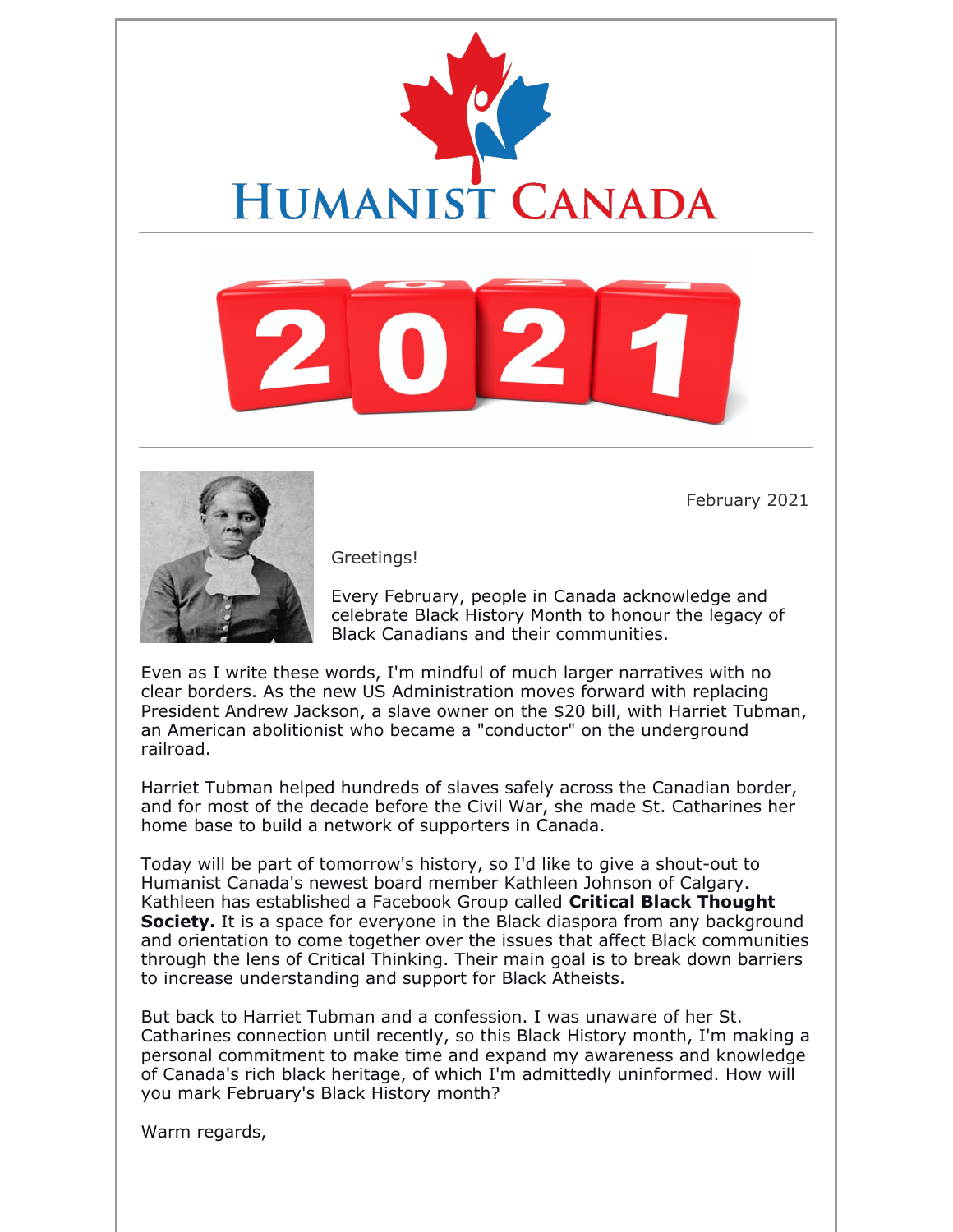

### **Humanist Canada is going digital with Membership Cards!**

Last year we re-introduced paper membership cards in response to members, and this year we're going one step further in going digital.

Given virtually all of our members communicate with us through email, pay membership fees,

donate through our website and receipts are issued electronically, it's the ideal time to switch to digital. Additional benefits to digital membership include reducing spending to be redirected to programing and reducing our environmental footprint.

Beyond savings, we'll be able to do more. We'll have your membership cards to you in a timelier fashion and provide more information on the cards, including event information. For Affiliates and Chapters, we'll be able to provide customized information.

It's as simple as downloading the digital membership card. It gets stored in your IOS or Android mobile wallet, and it takes up no more space than a single photograph.

All of this will be rolling out in early March, so look for updates as we make this transition.



**Save the Date Sunday, March 28 at 2 -3:30 pm**

Join with Humanist Canada's board and other members for 90 minutes of large and small group discussion in a virtual meeting format.

It will be an opportunity to meet board members and staff, to discuss Humanist Canada's Strategic Plan. We want to hear from you, what you like, what you'd like to see change and anything in between.

It's our first time for a Town Hall Meeting. We've realized that we need to make time to hear from each other in-between Annual General Meeting's.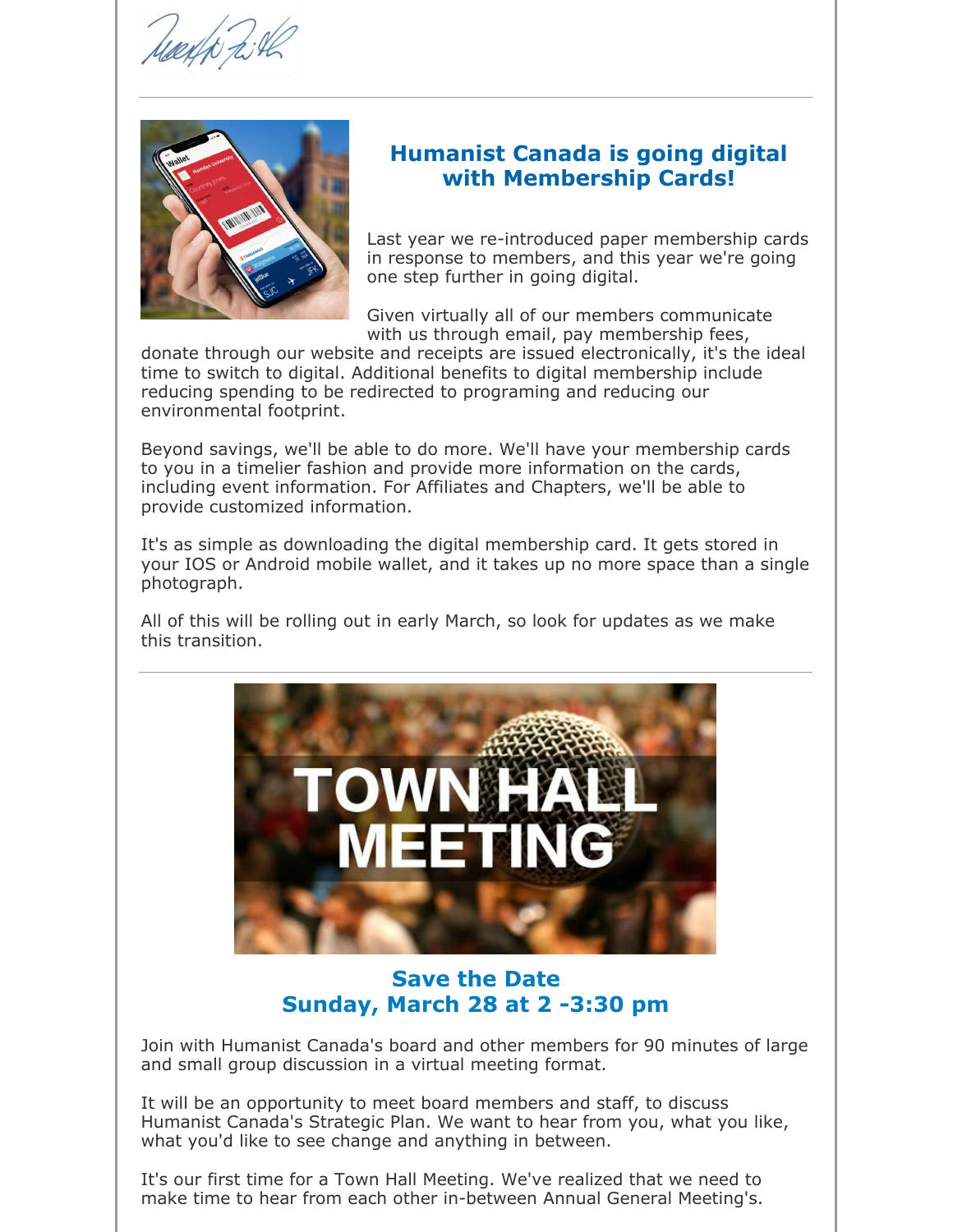So please save the date. We'll have additional information and a registration link for you in the next few weeks.

# **e-Petition**



# **Atheist Refugees Need Your Help!**

### **Please sign this e-petition!**

Support atheists threatened by religious extremists and fundamentalist governments in other countries. These atheists desperately need asylum in Canada because of the imminent threat of serious injury, imprisonment or death.

Canadian immigration has expedited asylum requests for religious persons under their Less Complex Claims process. Under this policy, certain refugee claims can be approved with a shortened hearing process. Atheists need to be included in this Less Complex Claims policy along with these religious claimants.

We have submitted an e-petition to the Canadian House of Commons calling upon the Minister of Immigration, Refugees and Citizenship to include atheists in the Less Complex Claims policy.

To read more about the petition, **Click Here.**

### **And please share widely with your friends and network!**

**Sign The Petition**

# **February Webinars**



# **A One School System In Ontario**

#### **February 21, 2021 3:00 pm ET**

The Elementary Teachers' Federation of Ontario and the Ontario Secondary Schools Teachers' Federation have urged the Ontario government to end funding of the province's Catholic schools and move toward one secular

school system for each official language.

How would the transition to a single school system be implemented? How would it impact teachers and parents? What are the financial benefits of merging the public and catholic school boards across Ontario? Join us for a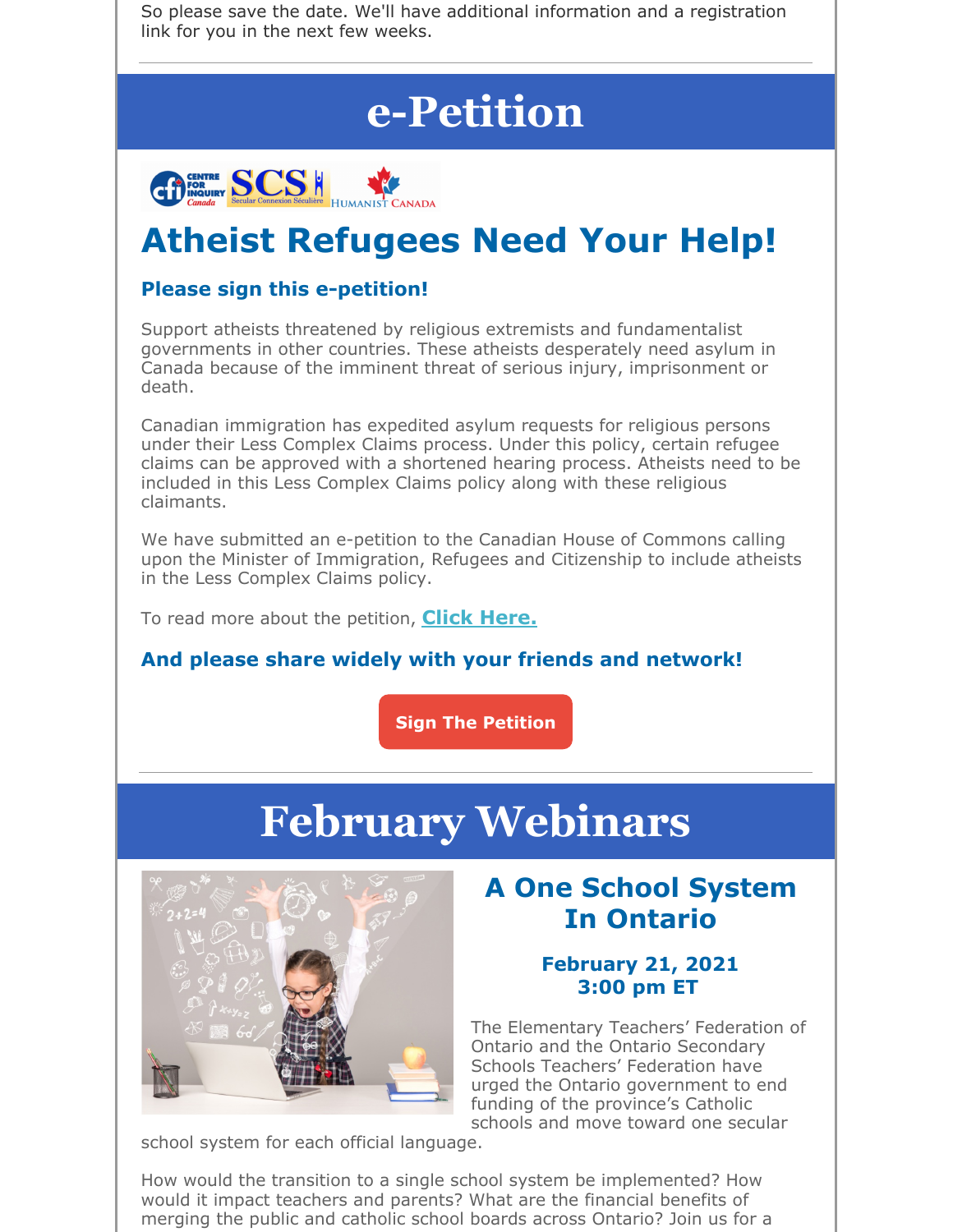conversation about the one school system initiative.

To learn more, **Click Here.**

**Click here to Register**



# **Black History: Achievement, Purpose, Progress Ancient Africa to 2021**

#### **February 28, 2021 3:00 pm ET**

A Historical Account of Black history from Africa to the Trans Atlantic and Arabic Slave Trades, to the Civil Rights Movement up to today with Canadian Content from the West Coast to the Maritimes. Focus on key figures of those time periods and addressing the role of religion in framing the Black experience.

# **Kathleen Johnson, Presenter & Board Member**

Kathleen Johnson is a mother of 5 children and 2 fur babies, born in Calgary, AB, with parents from Grenada, W.I., who immigrated to Canada in 1965.

Her father Neville Wells, was the first officer of colour on the Calgary Police force, and her mother pioneered the Congress of Black Women Alberta Chapter.



Kathleen is a Diversity and Inclusion Specialist with her firm KMJ Coaching and Consulting. Her goal is to educate and facilitate meaningful Inclusion in Companies, Organizations, and Schools for BIPOC, LGBTQ, Women, and Neurodiverse populations.

To read Kathleen's full bio, **Click Here.**

**Click here to Register**

# **Critically Thinking about Covid-19**

Dealing with Anxiety by Battling Misinformation

Dr.Christopher DiCarlo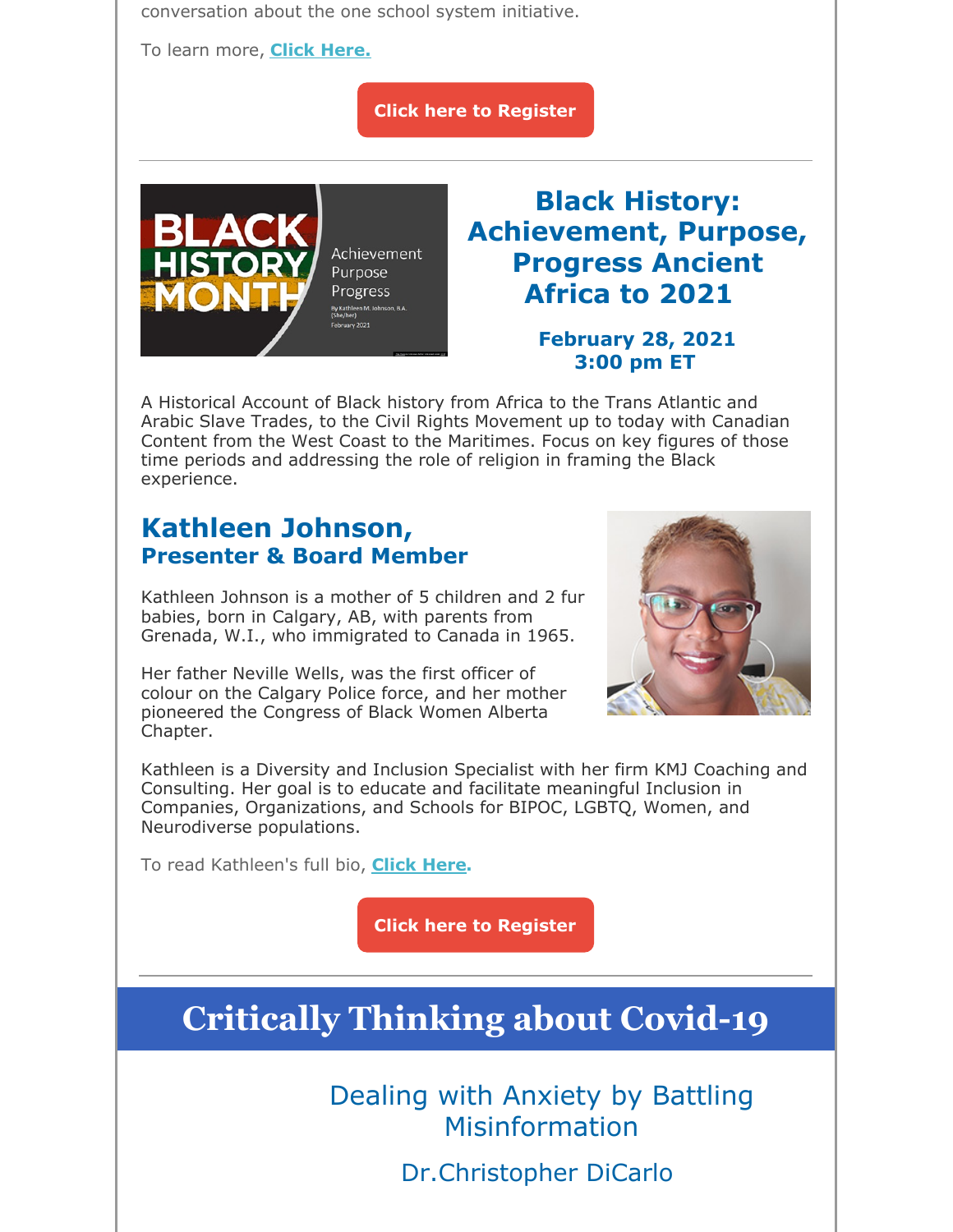

### Philosopher, Educator, Author

Emotionally, the pandemic has taken its toll on us. It is difficult to say at this point, how long after the world returns to normal will we need to deal with issues of anxiety and PTSD. As many face pandemic fatigue and are simply tired of having their lives affected by such a pathogen, we must remain vigilant in following rigorous physical distancing protocols, mask-wearing, handwashing, testing, tracking and tracing, and patience in waiting for our turn to get the vaccine. We can best deal with anxiety when we start with trustworthy, reliable, and

responsibly-attained information.

We will get through this. And we will all be the better for it. For it is in such times of crisis that we discover the value and the virtue of the human condition.

To read the full article, **Click Here.**

# **Save the Date**



#### $000 - 1100$

### **Critical Thinking Course coming in April!**

In this course, you will learn how to analyze and critically reflect on beliefs and arguments held by others and yourself. You will learn how to critically reflect on hot-button issues and topics, like health and nutrition, politics and law, science and technology, and various philosophical/religious beliefs concerning metaphysics, ethics, and other knowledge.

You will walk away from this course being able to better organize personal thoughts about such

topics by learning a series of tools called the critical thinking skillset.

It really is possible to have intelligent discussions, disagree entirely, and still be able to get along. Learn what it means to embody diplomacy and fairness when having intelligent discussions and dialogue about important issues.

**Schedule: April 7- May 26, Weds. 4.00 – 6.00 pm \$150.00 for members & \$250.00 for non-members**

# **Survey Request**

#### **Sexual and Reproductive Health - Artificial Womb Technology**

Exploring Canadians' knowledge and perspectives on artificial womb technology: A qualitative multi-methods study

Researchers at the University of Ottawa, Canada are conducting an online survey dedicated to Canadians' knowledge and perceptions of assisted human reproduction.

You are eligible to participate if you are age 18 or older, a Canadian citizen,